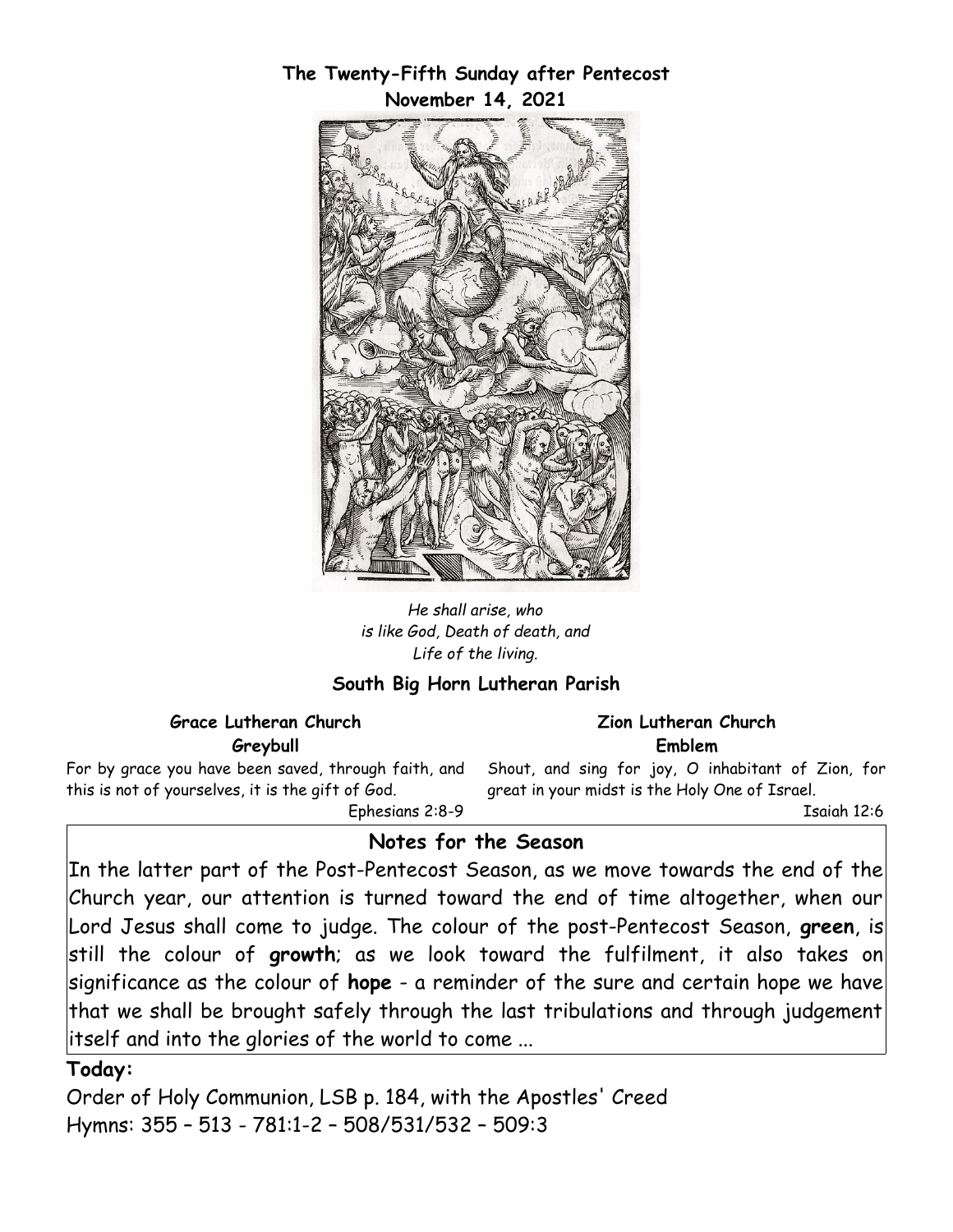# **About Holy Communion**

In the Sacrament we are made one with the risen Christ, and with each other. According to Holy Scripture, oneness in faith and confession is a precondition for such unity. As such, only Christians who share our faith and confession, and who therefore belong to congregations in the fellowship of the Lutheran Church-Missouri Synod, will commune in our church. **Visitors wishing to receive the sacrament** -  $|{\sf please}$  speak with Pastor prior to the service. We ask that our guests be respectful of $|$ our faith. **We sincerely welcome our visitors**; we assure you that we uphold this practice *also* out of concern for *your* spiritual welfare, and that our Pastor would love to study Scripture with you and help you embrace the full counsel of God, so that we can celebrate the Sacrament in a manner pleasing to God and beneficial for us all.

## **Just so we do not forget:**

*What does God say about all these Commandments?*

He says: "I, the Lord your God, am a jealous God, punishing the children for the sin of the fathers to third and fourth generation of those who hate Me, but showing love to a thousand generations of those who love Me and keep My commandments" *(Exodus 20:5-6)*

# *What does this mean?*

God threatens to punish all who break these commandments. Therefore, we should fear His wrath and not do anything against them. But He promises grace and every blessing to all who keep these commandments. Therefore, we should also love and trust in Him and gladly do what He commands. *Of the Small Catechism*

**This is our faith** *– from the Confessions of our Church*

Also, our churches teach that at the Consummation of the World Christ will appear for judgment, and will raise up all the dead; He will give to the godly and elect eternal life and everlasting joys, but ungodly men and the devils He will condemn to be tormented without end. *Of the Augsburg Confession*

**Mission Fest at Zion today**. The offering will go to support the mission projects of the Wyoming District. Lunch after worship, with pork roast and mashed potatoes, sponsored by Thrivent.

**Services of penitence and prayer** are held at Grace on Friday nights at 7 pm. in response to the Wuhan Virus and other current threats to the peace and freedom of the Church of Christ and to the well-being of people in the country and in the community.

**Thanksgiving Dinner** at Grace Tuesday, November 23, at 6 pm. A free will offering will be taken in favour of our youth work.

**Thanksgiving Worship** at Grace Tuesday, November 23, at 7 pm.

**Thanksgiving Worship** at Zion Thursday, November 25, at 10:30 am.